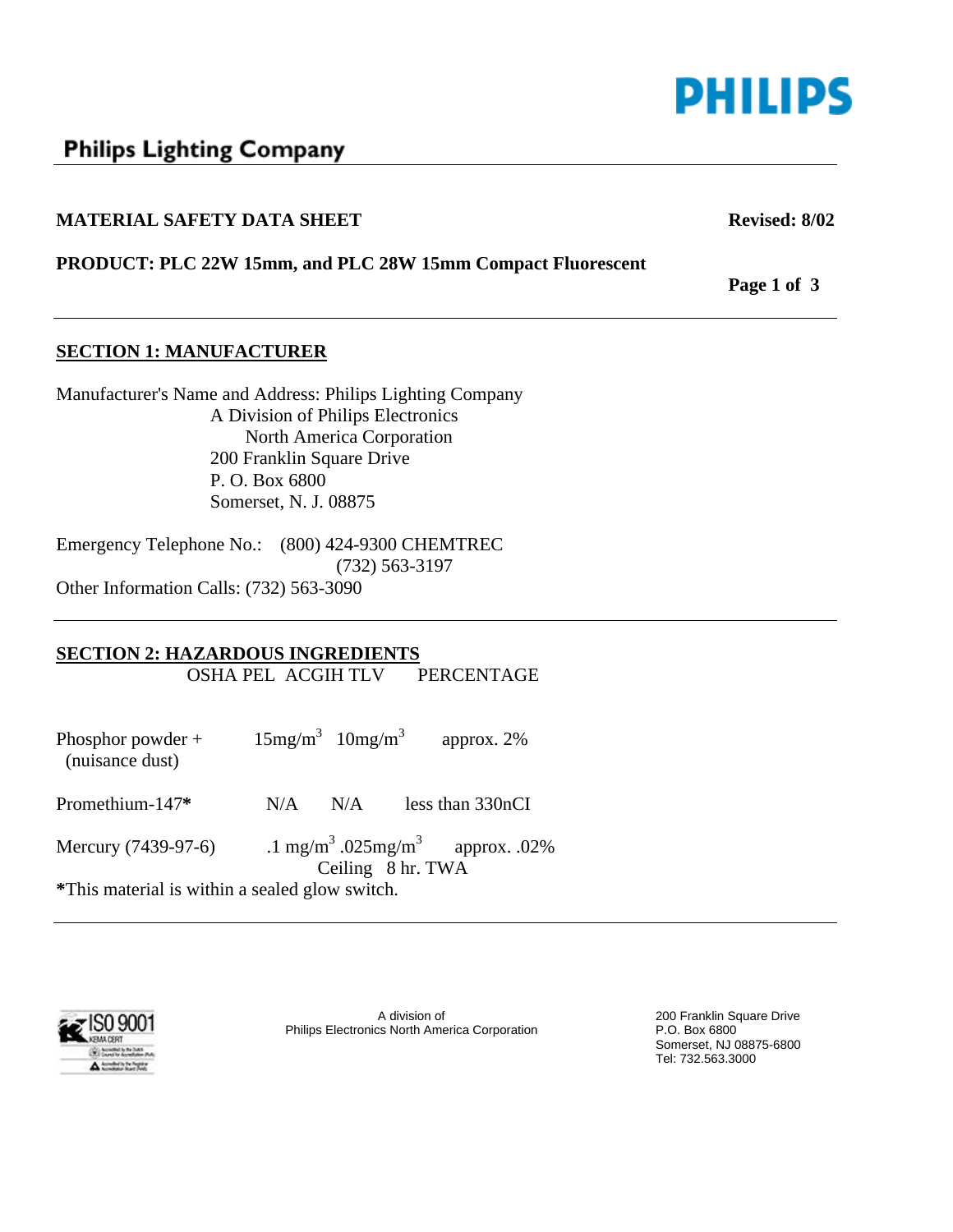## **SECTION 3: PHYSICAL CHEMICAL CHARACTERISTICS**

Not applicable. This item is a light bulb, glass tube less than 10 inches long with a plastic base.

# **SECTION 4: FIRE AND EXPLOSION DATA**

FIRE AND EXPLOSION DATA NOT APPLICABLE. UNDER EXTREME HEAT, GLASS ENVELOPE MIGHT MELT OR CRACK.

# **SECTION 5: REACTIVITY DATA**

Stability: Lamp is stable Incompatibility: Glass will react with Hydrofluoric Acid Polymerization: Not applicable

# **SECTION 6: HEALTH HAZARD DATA**

Not applicable for the intact lamp. Breakage of the lamp may result in some exposure to the phosphor powder dust/and to elemental mercury vapor. No adverse affects are expected from occasional exposure to broken lamps, but as a matter of good practice, prolonged or frequent exposure should be avoided through the use of adequate ventilation during disposal of large quantities of lamps. The promethium is in the form of a small piece of wire below any known applicable standards for the general public.

EMERGENCY AND FIRST AID PROCEDURE: Normal first aid procedure for glass cuts if such occur through lamp breakage.